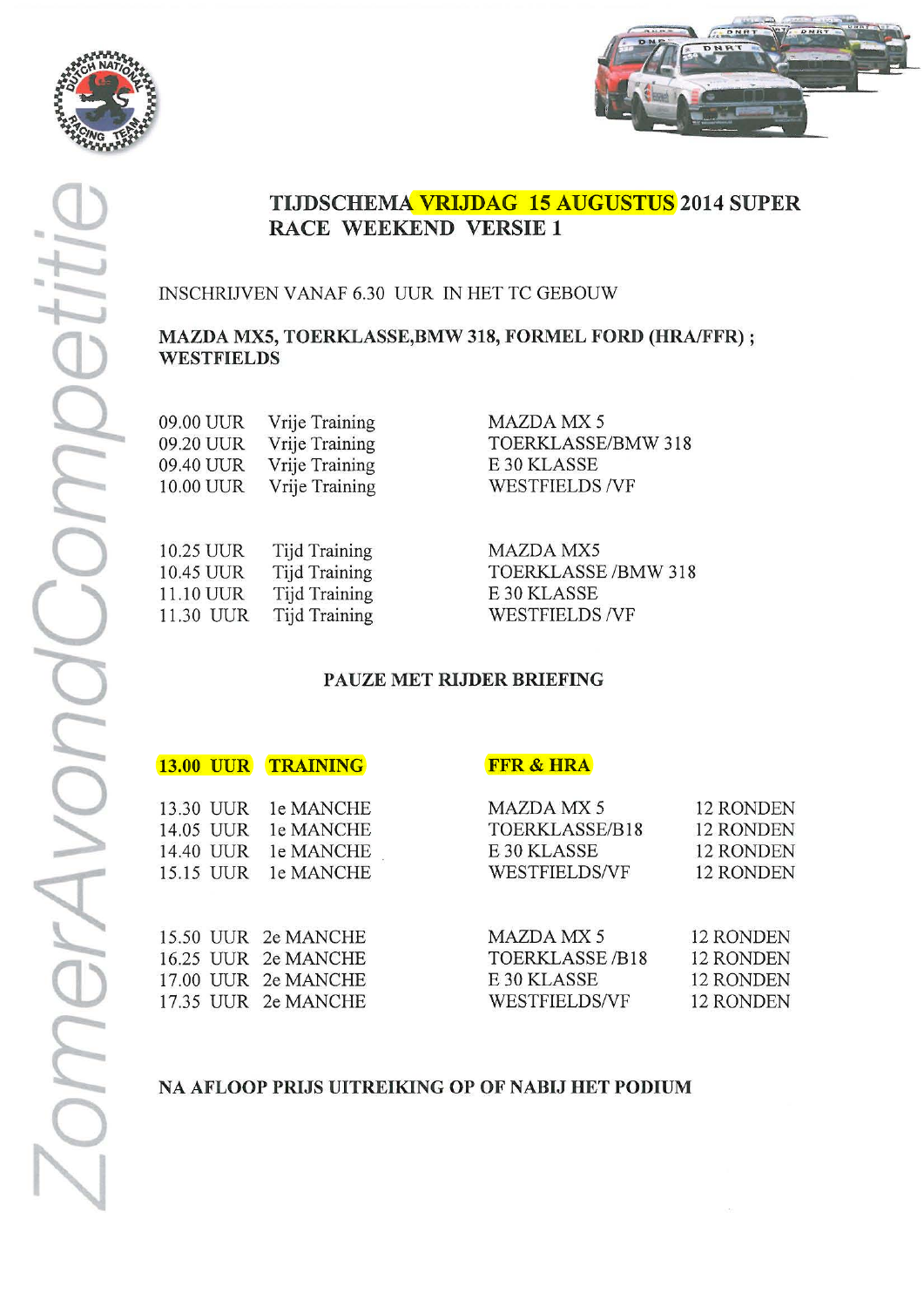



# TIJDSCHEMA ZATERDAG 16 AUGUSTUS 2014 **SUPER RACE WEEKEND VERSIE 1**

# **INSCHRIJVEN VANAF 6.30 UUR IN HET TC GEBOUW:**

SPORTKLASSE, SUPERSPORT/SAKERS, PORSCHES, P 944 CUP, PCHC EN FORMEL VAU.

| Vrije Training  |
|-----------------|
| Vrije Training  |
| <b>TRAINING</b> |
| <b>TRAINING</b> |
|                 |

**10.30 UUR TRAINING** Tijd Training 10.55 UUR **Tijd Training** 11.15 UUR **11.35 UUR TRAINING** 

**SPORTKLASSE** SUPERSPORT/SAKERS/P **FORMEL VAU PCHC** 

### **FFR & HRA**

**SPORTKLASSE** SUPERSPORT/SAKERS/P **FORMEL VAU** 

# PAUZE MET RIJDER BRIEFING

|             | 13.00 UUR 1 <sup>E</sup> MANCHE SPORTKLASSE | 12 RONDEN                  |   |
|-------------|---------------------------------------------|----------------------------|---|
|             | 13.35 UUR 1 <sup>E</sup> MANCHE SUPERSPORT  | 12 RONDEN                  |   |
|             | 14.05 UUR 1e MANCHE FFR                     | <b>25 MINUTEN</b>          | R |
|             |                                             |                            |   |
|             |                                             |                            |   |
| $1420$ TILD | <b>TDAINING</b><br>DTITC                    | <b><i>OF MINITTENT</i></b> |   |

| 14.50 UUR        | TRAINING PCHC    |                       | <b><i>25 MINUTEN</i></b> |                         |
|------------------|------------------|-----------------------|--------------------------|-------------------------|
| <b>15.05 UUR</b> |                  | 1e MANCHE FORMEL VAU  | <b>25 MINUTEN</b>        | $\mathbb R$             |
| <b>15.35 UUR</b> | <b>1e MANCHE</b> | <b>HRA</b>            | <b>25 MINUTEN</b>        | $\mathbf R$             |
| 16.00 UUR        |                  | 2e MANCHE SPORTKLASSE | 12 RONDEN                |                         |
| 16.35 UUR        |                  | 2e MANCHE SUPERSPORT  | 12 RONDEN                |                         |
|                  |                  |                       |                          |                         |
| <b>17.10 UUR</b> | <b>1e MANCHE</b> | <b>PCHC</b>           | <b>30 MINUTEN</b>        | R                       |
| <b>17.40 UUR</b> | <b>2e MANCHE</b> | <b>FFR</b>            | <b>25 MINUTEN</b>        | $\overline{\mathbf{R}}$ |
|                  |                  |                       |                          |                         |

NA AFLOOP PRIJS UITREIKING OP OF NABIJ HET PODIUM